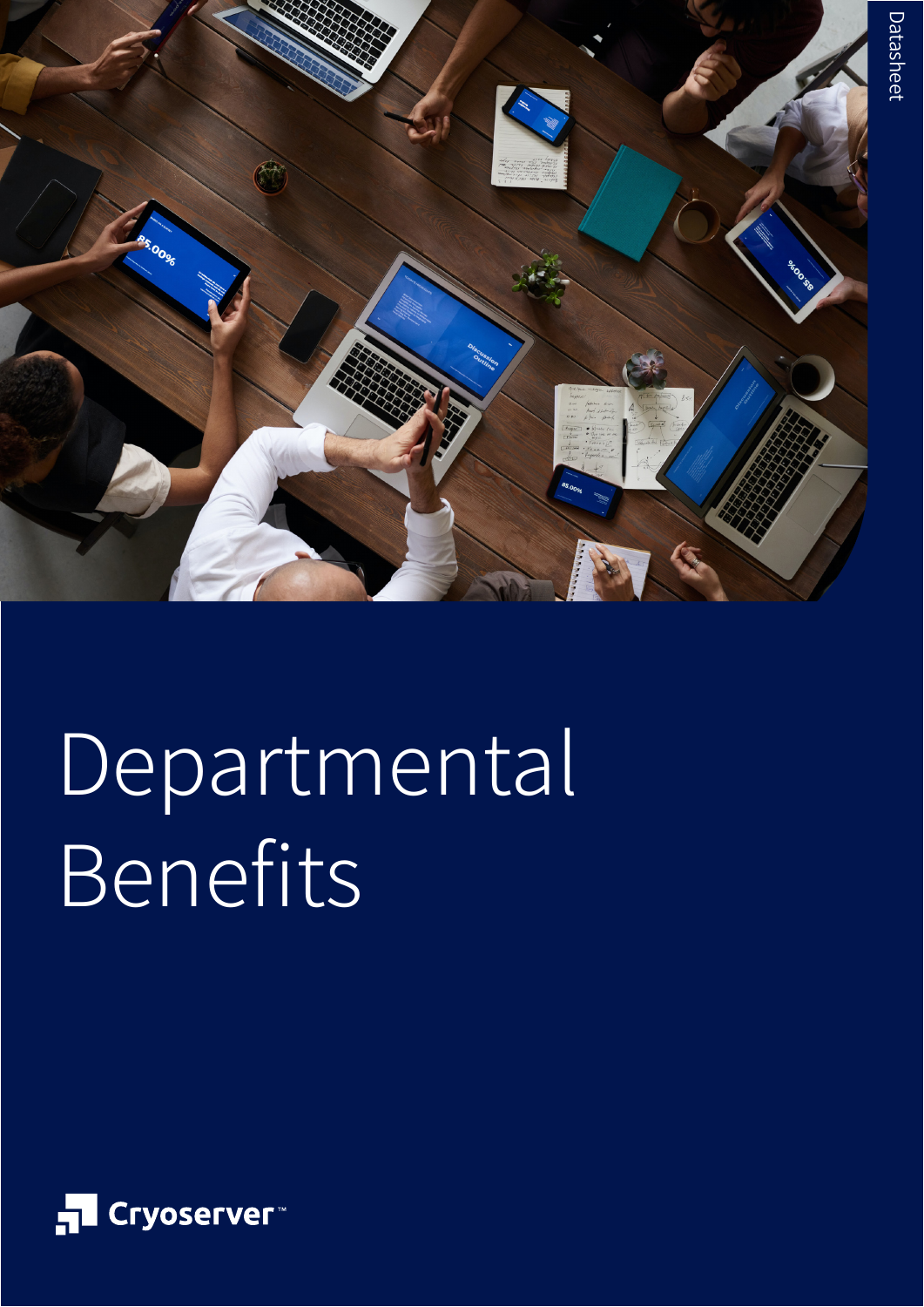"In a nutshell Cryoserver was purchased as a high level answer to a need, but has evolved into a day to day product. People can't lose emails and that really helps IT"

**Gary Hancock, North Warwickshire Council** 

Reduce premium storage requirements for email data moved into the archive. Archive with Cryoserver and stop wasting resources now

Cryoserver puts an end to allegations of snooping, and allows for total transparency within your business by attaching a tamper-evident audit trail to your archive

Set your own retention period to adhere to your own internal policies & industry. With Cryoserver you can keep emails for seven years, seven decades or just permanently. Whatever your retention period you always have lightning fast access.

## **Cryoserver helps all employees**

Our email archiving solution is more than just another type of back up for your IT department. It's a valuable tool for daily use throughout your organisation. It improves both knowledge management and day-to-day business efficiency.

Cryoserver makes life easier for HR. It meets the needs of both legal and compliance. It supports IT with all email related tasks. And it has been welcomed by financial departments across multiple industries for the way it reduces costs.

The more departments begin to use Cryoserver, the more people benefit from real cost and time savings by bringing an improvement in efficiency.

### **IT department benefits**

- Deduplication and compression of email. This means less storage used
- Reduced end user help requests. This gives IT more chance to be proactive in their role
- Improved IT security with an additional gateway to your email
- No more PST files. This means no more PST management issues
- No plugins make for easy management and implementation
- Additional reduction of the mail server storage space using "stubbing"
- No IT involvement in HR investigations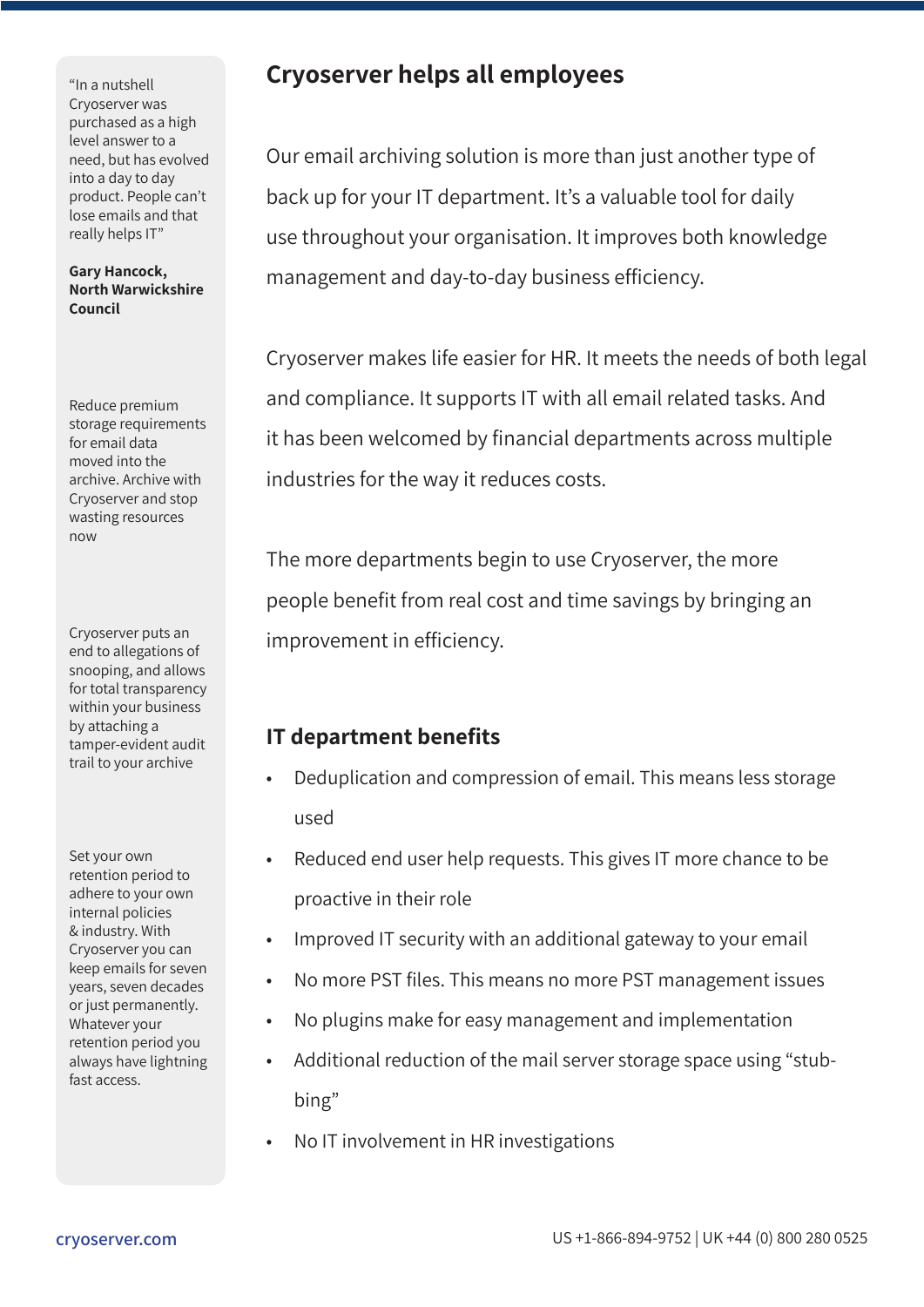- Disaster Recovery
- Assists migration between mail servers or to Microsoft 365

#### **Benefits for Human Resources**

- Makes eDiscovery fast and easy
- No need to wait for help with email investigations
- Helps your business be compliant with privacy laws
- Audit prevents unfair searches or snooping and therefore ensures compliance with privacy laws
- Encourages employees to make a behaviour change for the better

#### **End User benefits**

- Powerful and easy to use
- Fast mobile access to every email in your archive
- Categorically prove communications were or were not sent
- Carry out searches without assistance from IT
- Never lose another email
- Single sign-on makes email more convenient
- Create automated filing system with saved searches
- Quicker access to your emails
- Valuable knowledge base tool
- Protect your own privacy with total accountability of your Data Guardian
- Delegated email access available
- Integration with your own mail client makes Cryoserver easy to use